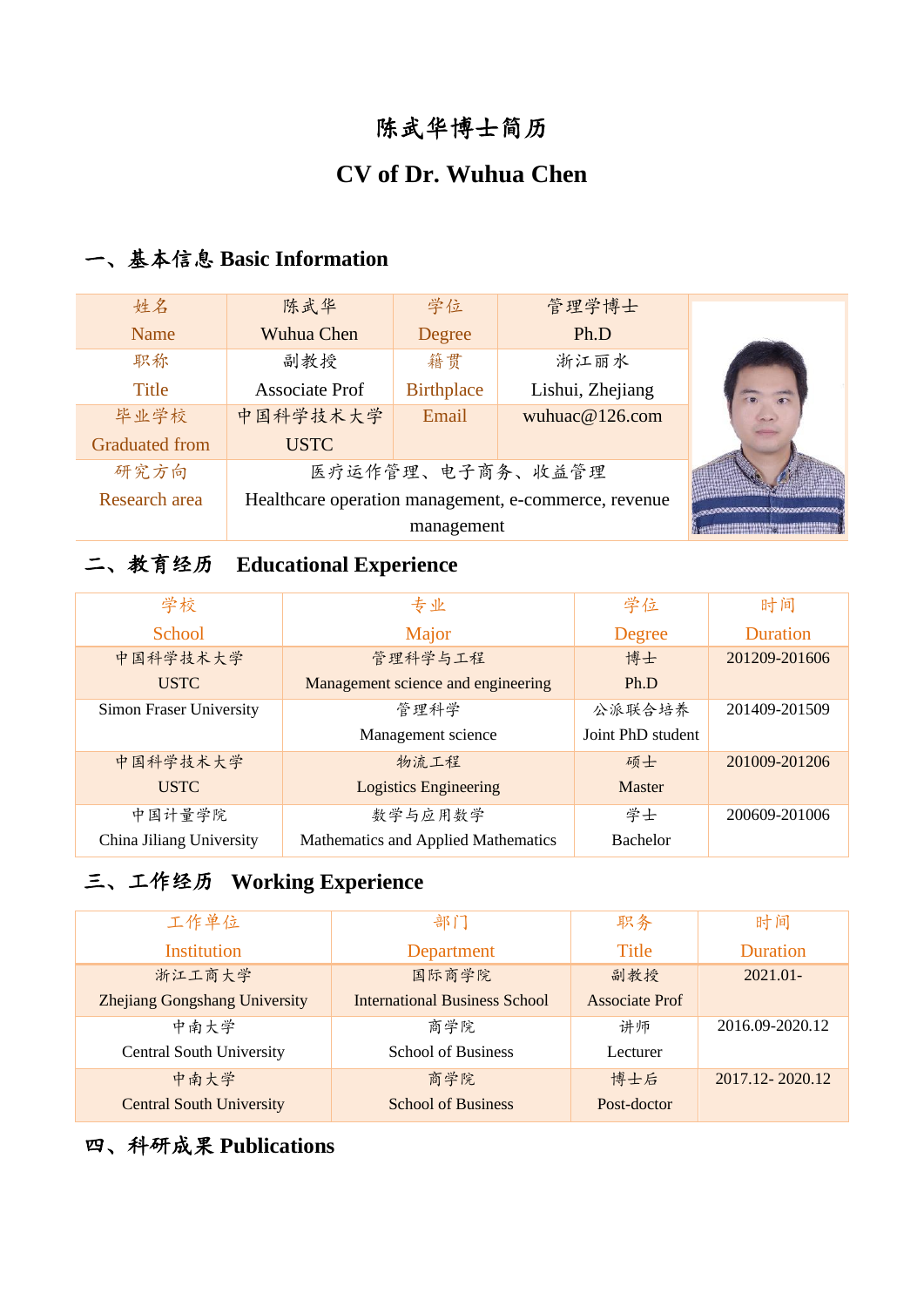- (1) **Wuhua Chen**, Zhe George Zhang, Xiaohong Chen\* . On two-tier healthcare system under capacity constraint. International Journal of Production Research, 2019, DOI: 10.1080/00207543.2019.1634846. (ABS-3, SCI/SSCI, JCR-Q1)
- (2) **Wuhua Chen\*** , Zhongsheng Hua, Zhe George Zhang, Wenjie Bi. Analysis of Freemium business model considering network externalities and consumer uncertainty. Journal of Systems Science and Systems Engineering, 2018, 27(1), 78-105. (SCI)
- (3) Zhongsheng Hua, **Wuhua Chen**, Zhe George Zhang\* . Competition and coordination in two-tier public service systems under government fiscal policy. Production and Operations Management, 2016, 25(8): 1430-1448. (UTD-24, SCI)
- (4) **Wuhua Chen**, Zhe George Zhang\* , Zhongsheng Hua. Analysis of price competition in two-tier service systems. Journal of the Operational Research Society, 2016, 67(6): 897-910. (SSCI/SCI,  $ABS-3)$
- (5) **Wuhua Chen**, Zhe George Zhang\* , Zhongsheng Hua. Analysis of two-tier public service systems under a government subsidy policy. Computers & Industrial Engineering, 2015, 90: 146~157. (SCI, JCR-Q2)
- (6) 黄森龙,胡东斌,陈武华\*. 基于价格敏感异质患者的医疗服务协调机制研究. 系统工程理 论与实践, 2020, 40(09): 152-166. (国自科基金委管理科学部 A 类, EI)
- (7) 陈晓红,徐敏婕,陈武华\*.考虑成本、等待时间和安全水平的分类安检系统研究. 运筹与 管理,2020,已录用 (Accepted). (国自科基金委管理科学部 A 类,CSSCI)
- (8) 陈武华,孙燕红\*,华中生. 基于顾客选择的酒店多房间类型联合定价研究. 管理科学学报, 2013, 16(7): 23~33. (国自科基金委管理科学部 A 类, CSSCI)
- (9) 曾阳艳,陈武华,曾伟洪,基于大数据的智能医疗决策系统 V1.0,计算机软件著作权, 2019,已授权.

### 五、主持**/**参与的主要科研项目 **Research Project**

### **(**一**)** 主持的项目 **In Charge**

- (1) 国家自然科学基金青年科学基金项目,71701214,基于患者理性排队行为的医疗服务定价 与补贴协调机制研究,2018/01-2020/12,20 万元,结题,主持
- (2) 湖南省自然科学基金青年项目,2018JJ3695,患者理性排队下公立医疗服务系统的定价与 补贴协调机制研究,2018/01-2020/12,5 万元,结题,主持
- (3) 中国博士后自然科学基金面上项目,2018M643017,公立医疗服务系统的定价、补贴及支 付方式决策研究,2018/05-2020/12,5 万元,结题,主持

#### **(**二**)** 参与的项目 **Participated**